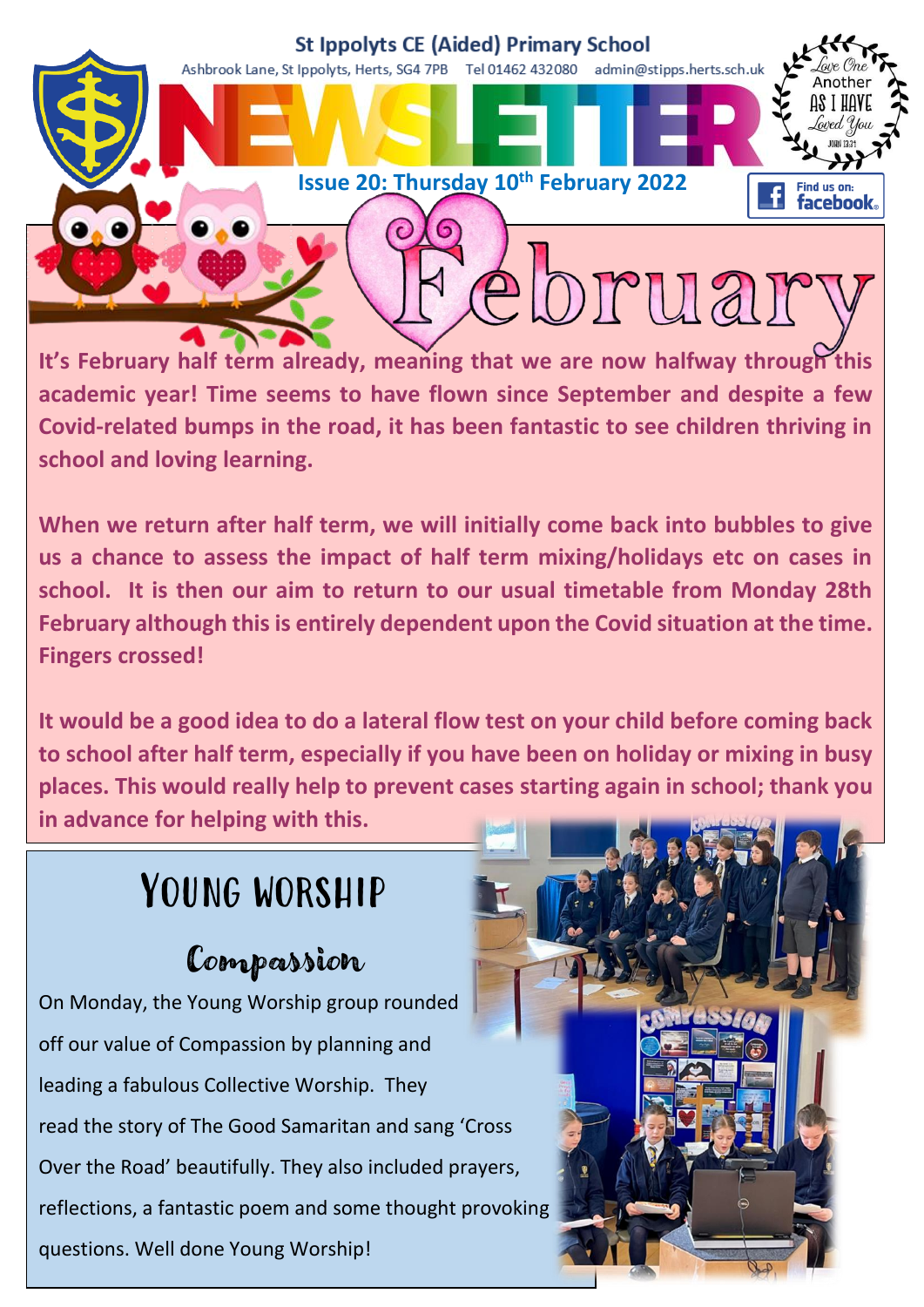

**This week the children have been learning about Internet Safety, especially when using online games and chat functions.**

**For some really useful information about online safety, visit**

**<https://saferinternet.org.uk/>**





OPEN SESSIONS

**Thank you for coming to this week's Open Sessions; we do hope you found it useful to come into school.**



### **Advance notice for costume planning purposes!**

World Book Day is one of the highlights of the school year at St Ippolyts and this year takes place on **Thursday 3rd March.**

Everyone in school dresses up as a story character and the children take part in a fancy dress parade in the morning with prizes for the most inventive or original costumes. We spend the whole day on book-related activities, and it is always lots of fun.

We really missed being able to spend World Book Day together last year so this year feels extra special!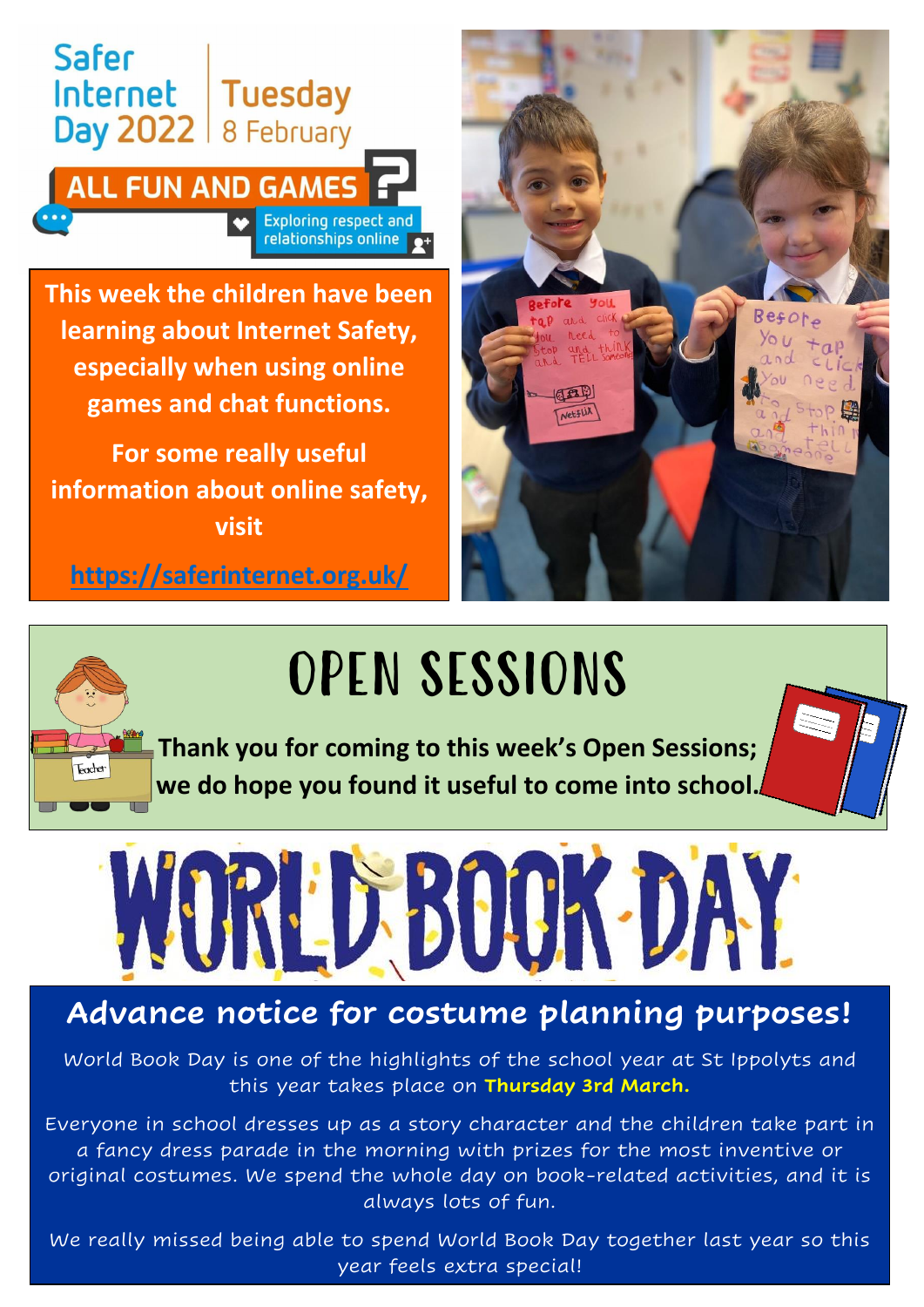

more than one class attending, teachers will supervise your child until you get from one collection point to another. Thank you for your cooperation.

## **How to book your Movie and Munch tickets**

--------------------------------------------------------------------------------------------------------------------------------------------

- 1. Visit [www.pta-events.co.uk/stipps](http://www.pta-events.co.uk/stipps) and register with the website, or log-in if you are already registered.
- 2. From the What's On menu, choose 'Movie and Munch', how many tickets you need and click 'Checkout'.
- 3. You will then be asked details about your child, their class and any allergies they have.
- 4. Once you have paid, your child will be added to the list and you will receive an email. They don't need to bring this with them on the day, but please keep a copy of it until after the event.
- 5. Please contact [pta@stipps.herts.sch.uk](mailto:pta@stipps.herts.sch.uk) if you have any queries.
- 6. Please book your tickets by **Wednesday 23rd February** so that we can buy the snacks!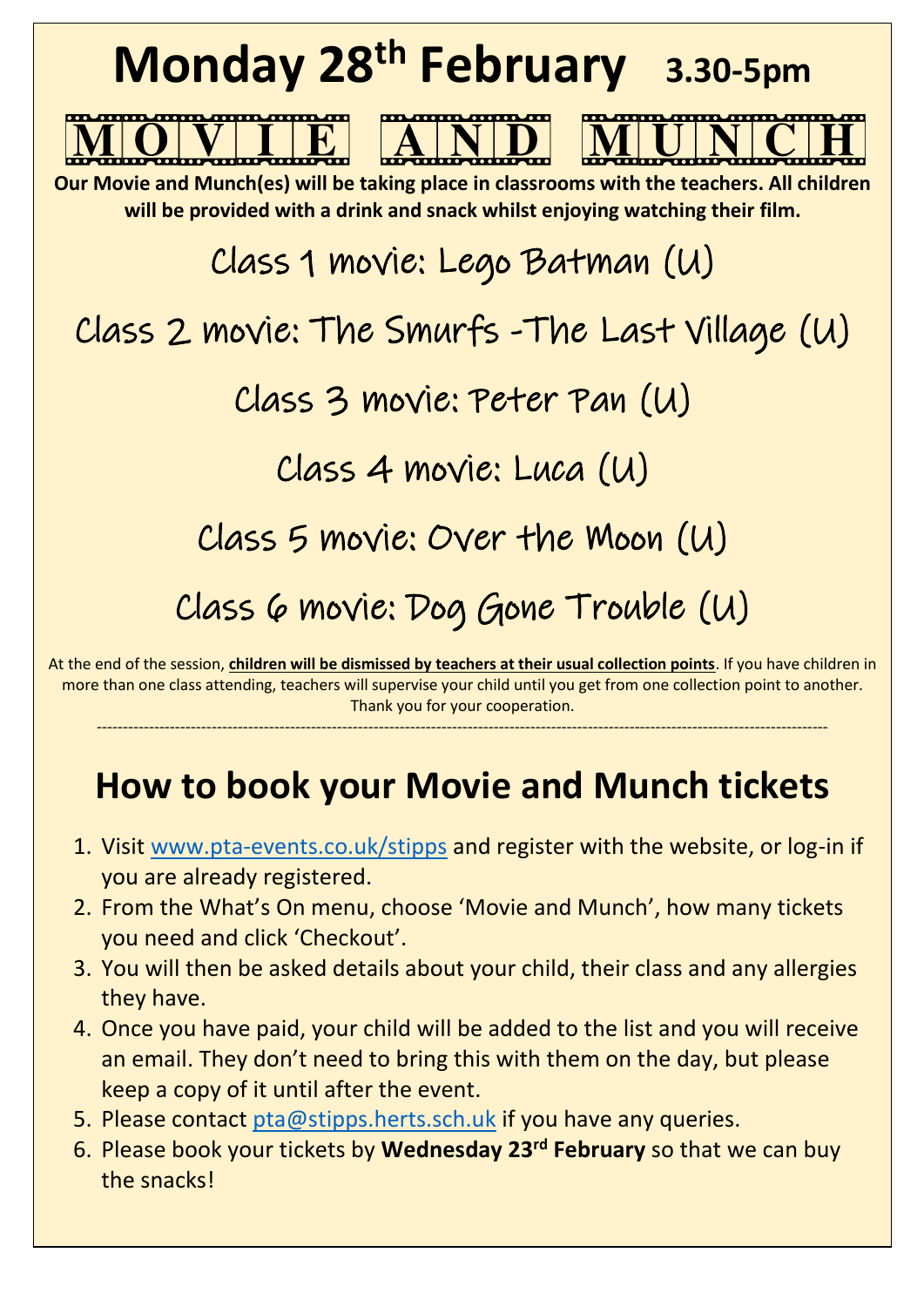

### **Internet Safety Day**

This Tuesday was Internet Safety Day. Although we call it Internet Safety Day, we should be practicing internet safety whenever we are on the internet.

This year, we are focusing on how to stay safe on online gaming. We talked about usernames and how we shouldn't use our actual names. This is because our names are part of our personal information and it is important not to put that where anyone can see it.

We also looked at the chats, where people can post comments to each other. These comments can sometimes be mean and if you get one of those it is important to tell a trusted adult. Some comments are called 'whispers' when gaming and only certain people can see them. There can sometimes be popups, which might say something like 'Double coins here!'. Do take care as they may not do what they say they will, so you shouldn't click them. Passwords shouldn't be shared as this gives someone the opportunity to hack your account. Sometimes it will say to download something, but before you do, you need to ask an adult, as it may not be safe.

### *Forms of online bullying are:*

- *• Mean comments*
- *• Chatting about other people without them knowing (whispering)*
- *• Putting people under pressure in the game*

If someone is getting bullied online, then the best thing for them to do is to take a screenshot and tell a trusted adult. They should always tell someone as it is not right for people to get away with bullying.

On certain games there will be age limits and they are there for a reason, to keep us safe. You need to obey age limits as they are there to help and prevent cyber bullying as well as other aspects of staying safe online.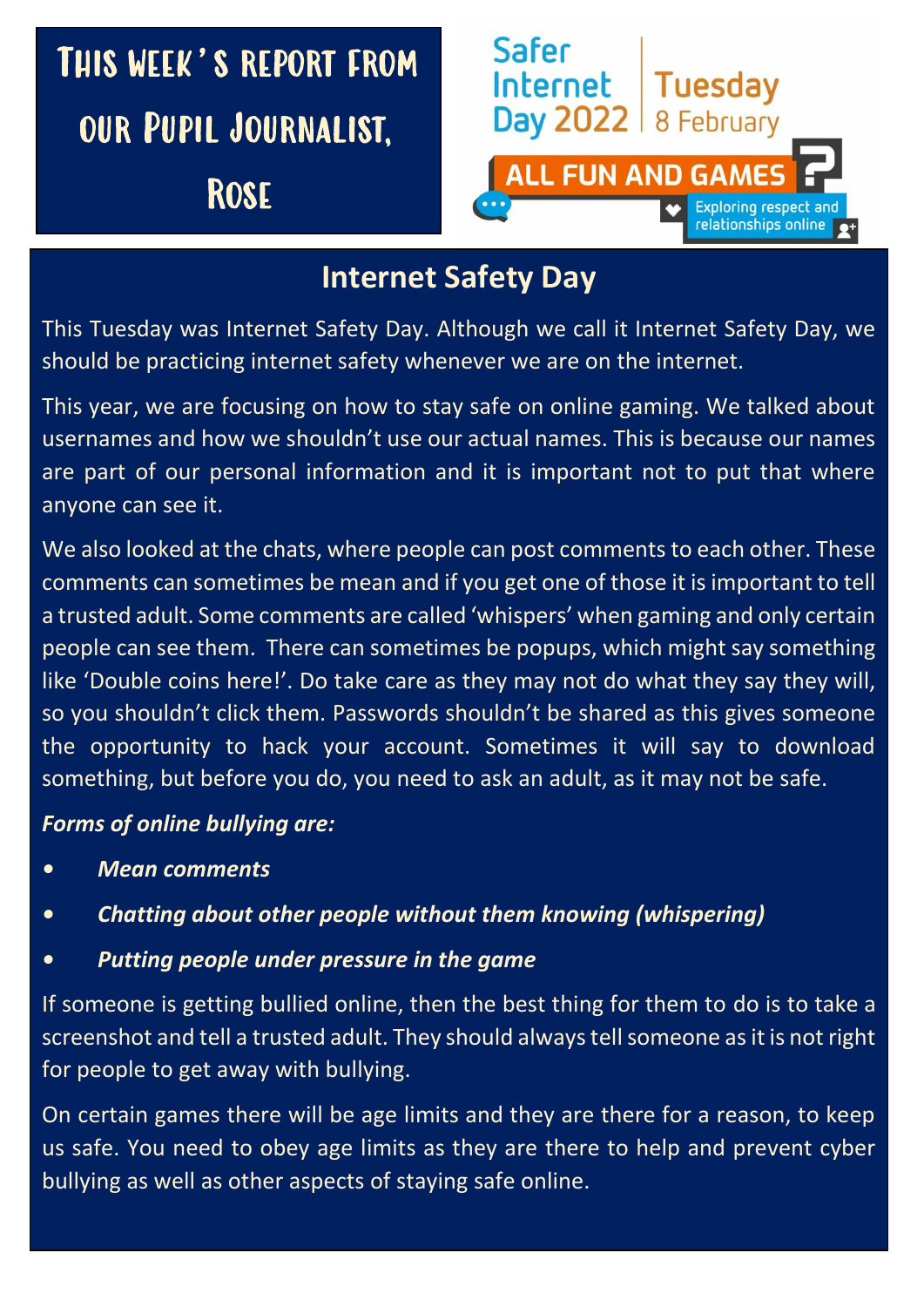# Diary Dates for next half term

## **New additions or changes are highlighted**

| <b>FEBRUARY</b>       |                                       |                                |
|-----------------------|---------------------------------------|--------------------------------|
| $21^{st}$             | <b>OCCASIONAL DAY - SCHOOL CLOSED</b> |                                |
| 22 <sup>nd</sup>      | <b>Back to school</b>                 | <b>Please note there is no</b> |
|                       |                                       | <b>Netball club this day</b>   |
| 22 <sup>nd</sup>      | Y3/4 Football Tournament              |                                |
| 28 <sup>th</sup>      | Movie and Munch 3.30-5.00pm           | <b>Bookings now open</b>       |
| <b>MARCH</b>          |                                       |                                |
| 1 <sup>st</sup>       | <b>Shrove Tuesday</b>                 |                                |
| 3 <sup>rd</sup>       | <b>World Book Day</b>                 | Costume needed                 |
| $w/c$ 7 <sup>th</sup> | <b>Spring Assessment Week</b>         |                                |
| 14 <sup>th</sup>      | Last week of clubs                    |                                |
| 16 <sup>th</sup>      | <b>Science Day</b>                    |                                |
| 17 <sup>th</sup>      | <b>Science Day</b>                    |                                |
| 18 <sup>th</sup>      | <b>Red Nose Day</b>                   |                                |
| $21^{st}$             | <b>Parent Consultations this week</b> | <b>Format TBC</b>              |
| $21^{st}$             | <b>No Clubs this week</b>             |                                |
| 25 <sup>th</sup>      | PTA Spring Disco 5.30-7.00pm          | TBC *depending on Covid        |
|                       |                                       | situation                      |
| 28 <sup>th</sup>      | No clubs this week                    |                                |
| 31 <sup>st</sup>      | <b>Easter Service</b>                 | <b>Format TBC</b>              |
| <b>APRIL</b>          |                                       |                                |
| 1 <sup>st</sup>       | End of term 2pm                       | Please note early finish       |
| 19 <sup>th</sup>      | <b>INSET day for staff</b>            |                                |
| 20 <sup>th</sup>      | <b>Summer term begins</b>             |                                |

**A reminder that school closes for half term tomorrow at the usual time of 3.15pm.**

**The spring term recommences on**

**Tuesday 22nd February.**

### **Have a great week!**